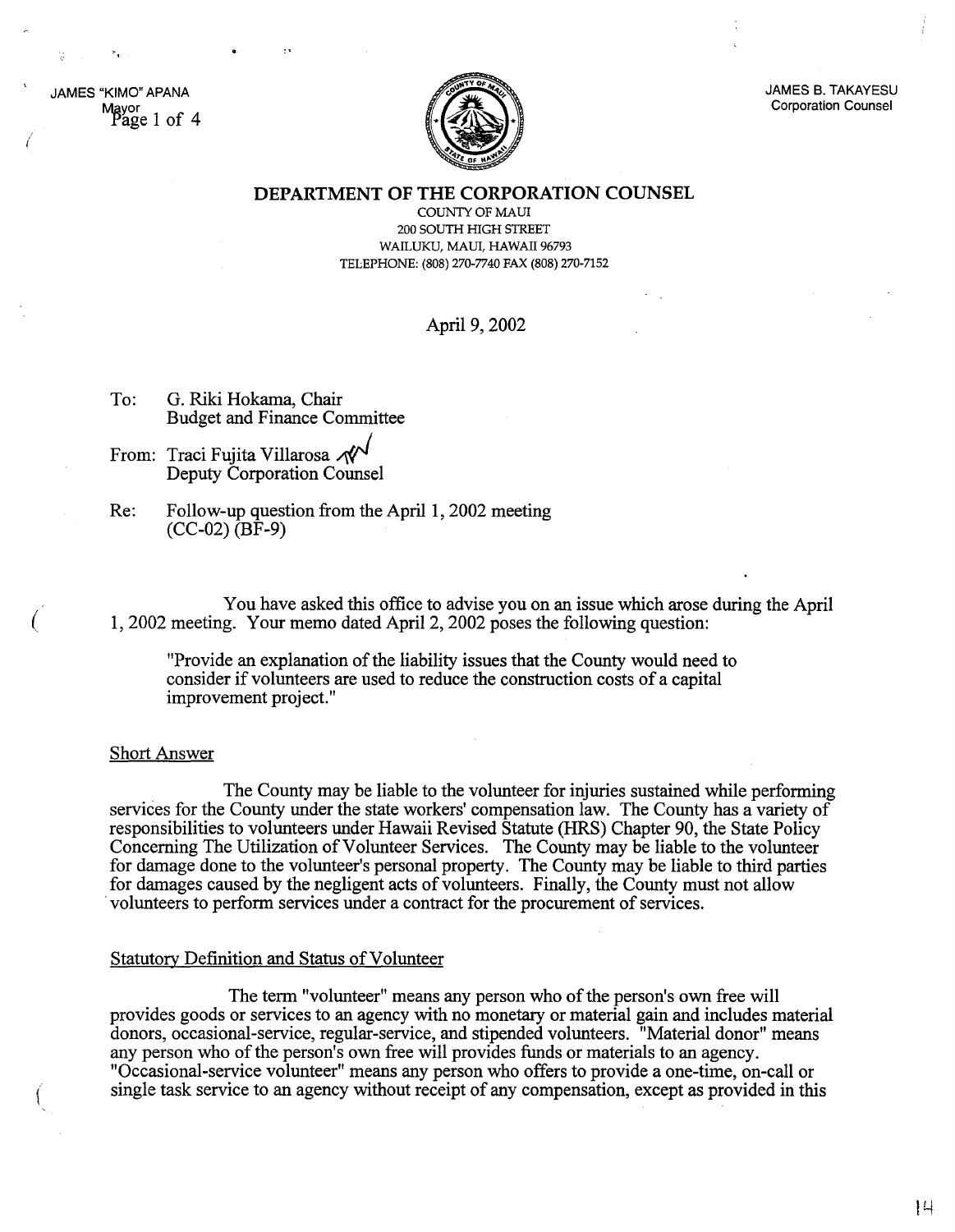## Page 2 of 4

 $\mathcal{C}$ 

÷,

(

chapter. "Regular-service volunteer" means any person engaged in specific voluntary service activities on an on-going or continuous basis to an agency without receipt of any compensation, except as provided in this chapter. "Stipended volunteer" means any person who by receiving a support allowance is then able to provide voluntary service to an agency. The allowance may be for food, lodging, or other personal living expenses and does not reflect compensation for work performed. HRS §90-1.

Volunteers recruited, trained, or accepted by an agency shall be excluded from any provision of law relating to state or county employment, from any collective bargaining agreement between the State and counties, with any employees' association or union, from any law relating to hours of work, rates of compensation, leaves, and employee benefits, and from any other provisions of title 7, except those consistent with this chapter. HRS  $\S 90-2(c)$ .

#### County's responsibility to Volunteer

Any person who is injured in performing service for the State or any county in any voluntary or unpaid capacity under the authorized direction of a public officer or employee, and who has not secured payment of the person's hospital and medical expenses from the State or the county under any other provision of law and has not secured payment thereof from any third person, shall be paid the person's reasonable hospital and medical expenses under this chapter. HRS § 386-171.

Thus under state worker's compensation law, the County may be liable to a volunteer if the volunteer is injured while performing services for the County and the volunteer's hospital and medical expenses are not covered by some other source, such as personal health care insurance.

 $HRS \$ § 90-3(e), the State Policy Concerning The Utilization of Volunteer

Services, sets forth additional responsibilities of the County to volunteers:

"The agency utilizing the services of volunteers has the responsibility to:

1) Use volunteers to extend services without displacing paid employees.

2) Provide each volunteer with a designated supervisor.

3) Provide staff orientation and training in the use and supervision of volunteers.

4) Define volunteer jobs that are meaningful to the volunteer and commensurate with his abilities.

5) Be alert to assignments for handicapped or disable volunteers.

6) Make it possible for a volunteer to serve on a trial or probationary basis for a specified period.

7) Provide orientation and training to improve the volunteer's skills.

8) Provide volunteers with clear instructions and an adequate work space.

9) Accept the volunteer as part of the team, including him in training and staff meetings that pertain to his work.

10) Establish and communicate clearly defined lines of supervision so that the volunteer knows to whom he is responsible.

**11)** Provide appropriate recognition and appreciation to the volunteer.

12) Provide written guidelines governing the recruitment, screening, utilization, and supervision of volunteers.

13) Recognize an applicant's prior volunteer service in evaluating fulfillment of training and experience requirements for state employment pursuant to rules adopted by the department of human resources development, the judiciary, and the board of regents of the University of Hawaii.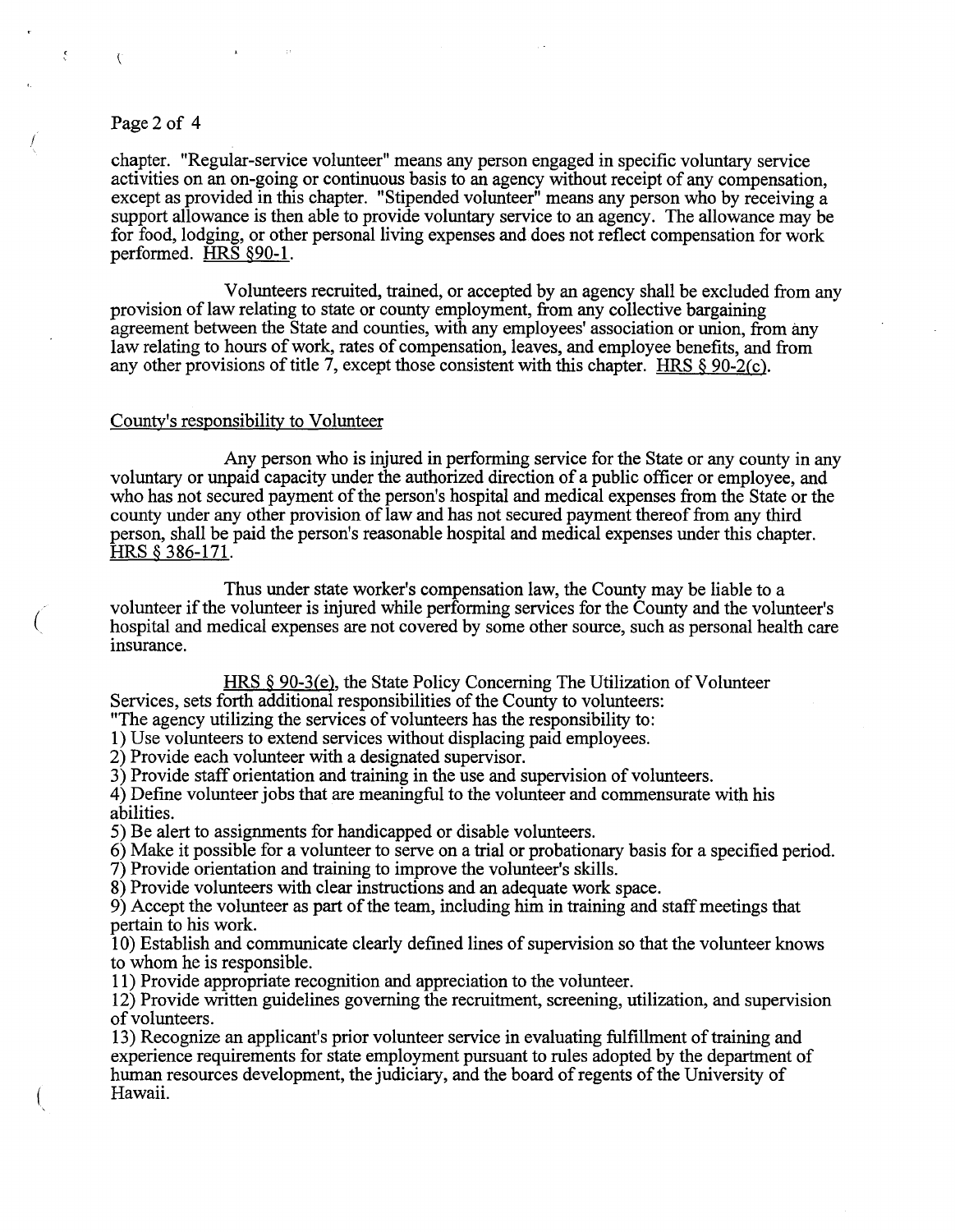#### Page 3 of 4

 $\mathcal{L}$ 

14) Provide funds for volunteer benefits as specified in § 90-4.

15) Provide recognition of paid staff for support and supervision of volunteers."

"Volunteer benefits shall be provided within the limits of an agency's budget as

follows:

(

 $\mathcal{J}$ 

(

1) Meals may be furnished without charge or the cost thereofmay be reimbursed to volunteers serving the agency.

2) Lodging may be furnished temporarily without charge or the cost thereofmay be reimbursed to volunteers.

3) Transportation reimbursement including parking fees, bus and taxi fares may be furnished to volunteers. Mileage reimbursement when provided for shall be furnished as a rate comparable to that of permanent employees performing similar duties. Volunteers may be authorized to use state vehicles in the performance of official state duties.

4) Solely for the purposes of chapter 662, volunteers are hereby deemed "employees of the State," when acting for an agency in their capacity as volunteers.

5) Out-service training and conference reimbursement may be furnished for volunteers.

6) Personal liability insurance coverage may be furnished for volunteers.

7) Reasonable expenses incurred by volunteers in connection with their assignments may be reimbursed.

8) Recognition of volunteer service may include a recognition ceremony, certificates, and awards to be determined by the agency." HRS § 90-4.

While the volunteer benefits listed in HRS  $\&$  90-4 are dependent upon the County's budget, the responsibilities listed in HRS § 90-3(e) are not and must be fulfilled.

Finally, the County may be liable to a volunteer for damage done to the volunteer's personal property if such property becomes damaged while the volunteer performs services for the County. However, the County may limit this liability. The County could have volunteers sign waiver of liability forms to relieve the County of liability should the volunteer's personal property become damaged while performing services for the County.

## Liability of County to Third Parties

. The County may be held liable for damages caused by the negligent acts of authorized volunteers who are acting within the scope of their duties.

"In any suit against a nonprofit corporation, a hospital, or a governmental entity for civil damages based upon the negligent act or omission of a volunteer, proof of the act or omission shall be sufficient to establish the responsibility of the entity therefor under the doctrine of respondeat superior, notwithstanding the immunity granted to the volunteer with respect to any act or omission included under subsection (a)." HRS § 662D-2.

Under the doctrine of respondeat superior, an employer is held accountable and liable for negligent acts of its employees. However, recovery under doctrine requires that the employee's act complained of must have been within the scope of employment. The conduct of an employee is said to be within the course and scope of employment, for purposes of doctrine of respondeat superior, if it is of kind he is employed to perform, it occurs substantially within authorized time and space limits, and it is actuated, at least in part, by purpose to serve the